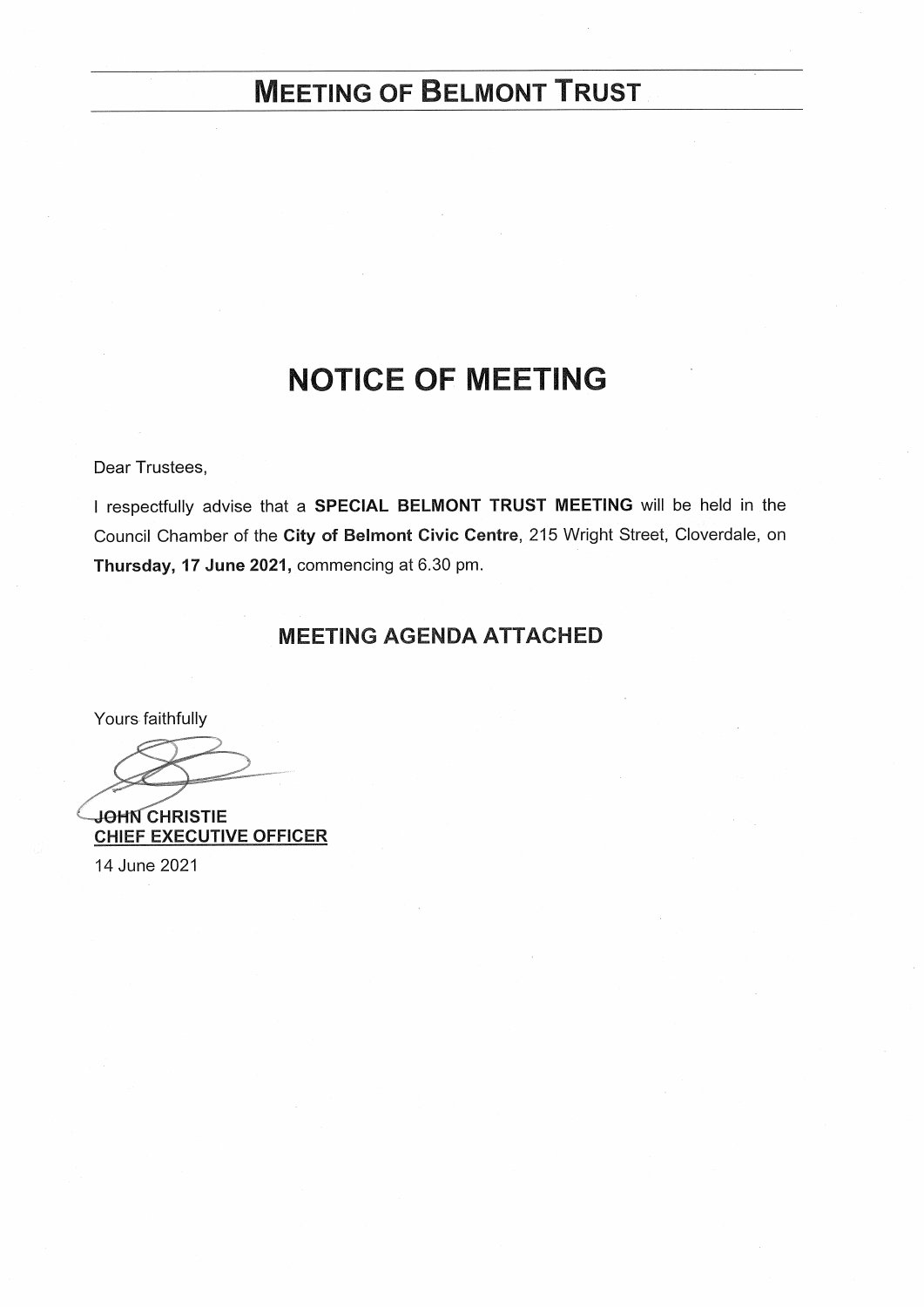# **SPECIAL BELMONT TRUST MEETING**

# **AGENDA**

# TABLE OF CONTENTS

17 June 2021

| <b>ITEM</b> | <b>SUBJECT HEADING</b> | <b>PAGE</b> |
|-------------|------------------------|-------------|
|             |                        |             |

# **NOTICE OF MEETING**

| 1.               |                                                                                                                |  |
|------------------|----------------------------------------------------------------------------------------------------------------|--|
| 2.               |                                                                                                                |  |
| 3.<br>3.1<br>3.2 | DECLARATIONS OF INTEREST THAT MIGHT CAUSE CONFLICT  1<br>DISCLOSURE OF INTEREST THAT MAY AFFECT IMPARTIALITY 1 |  |
| 4.<br>4.1        |                                                                                                                |  |
| 5.<br>5.1        |                                                                                                                |  |
| 6.<br>6.1<br>6.2 | QUOTATION Q03/2021 BELMONT TRUST LAND COMMUNITY ENGAGEMENT7                                                    |  |
| 7.               | <b>URGENT BUSINESS APPROVED BY THE CHAIR OR BY DECISION 11</b>                                                 |  |
| 8.               |                                                                                                                |  |

# **CONFIDENTIAL ATTACHMENTS INDEX**

**Confidential Attachment 1 – Item 6.2 refers Confidential Attachment 2 – Item 6.2 refers**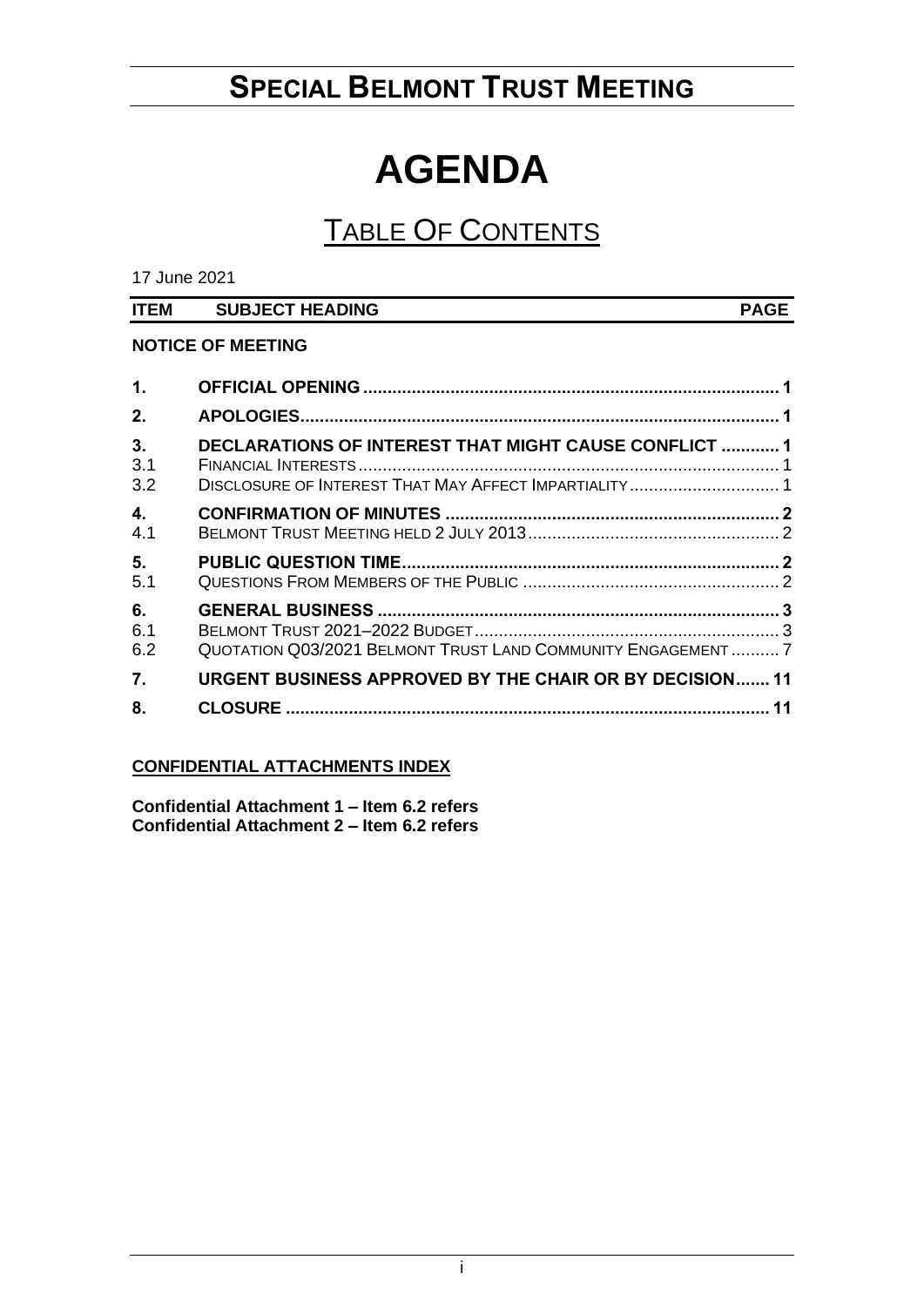#### *PURPOSE OF THE BELMONT TRUST*

The City of Belmont as part of a Trust Deed is the sole Trustee who holds property for the purpose of *public recreation and enjoyment. As the Trustee, the Council can only make decisions on behalf of the City of Belmont in accordance with the Local Government Act 1995, Trustees Act 1962 and the City of Belmont Standing Orders.*

# <span id="page-2-0"></span>**1. OFFICIAL OPENING**

The Presiding Member will read aloud the Acknowledgement of Country.

*Before I begin I would like to acknowledge the Noongar Whadjuk people as the Traditional Owners of this land and pay my respects to Elders past, present and emerging. I further acknowledge their cultural heritage, beliefs, connection and relationship with this land which continues today.* 

The Presiding Member will cause the Affirmation of Civic Duty and Responsibility to be read aloud by a Councillor.

*Affirmation of Civic Duty and Responsibility*

*I make this affirmation in good faith and declare that I will duly, faithfully, honestly, and with integrity fulfil the duties of my role as a Trustee of the Belmont Trust according to the best of my judgement and ability. I will observe the City's Code of Conduct and Standing Orders to ensure efficient, effective and orderly decision making within this forum.*

# <span id="page-2-1"></span>**2. APOLOGIES**

Cr L Cayoun (Apology) West Ward

# <span id="page-2-2"></span>**3. DECLARATIONS OF INTEREST THAT MIGHT CAUSE CONFLICT**

#### <span id="page-2-3"></span>**3.1 FINANCIAL INTERESTS**

| <b>Name</b> | <b>Item No and Title</b> | Nature of Interest (and extent, where<br>appropriate) |
|-------------|--------------------------|-------------------------------------------------------|
|             |                          |                                                       |

# <span id="page-2-4"></span>**3.2 DISCLOSURE OF INTEREST THAT MAY AFFECT IMPARTIALITY**

<span id="page-2-5"></span>

| <b>Name</b> | <b>Item No and Title</b> | Nature of Interest (and extent, where<br>appropriate) |
|-------------|--------------------------|-------------------------------------------------------|
|             |                          |                                                       |

1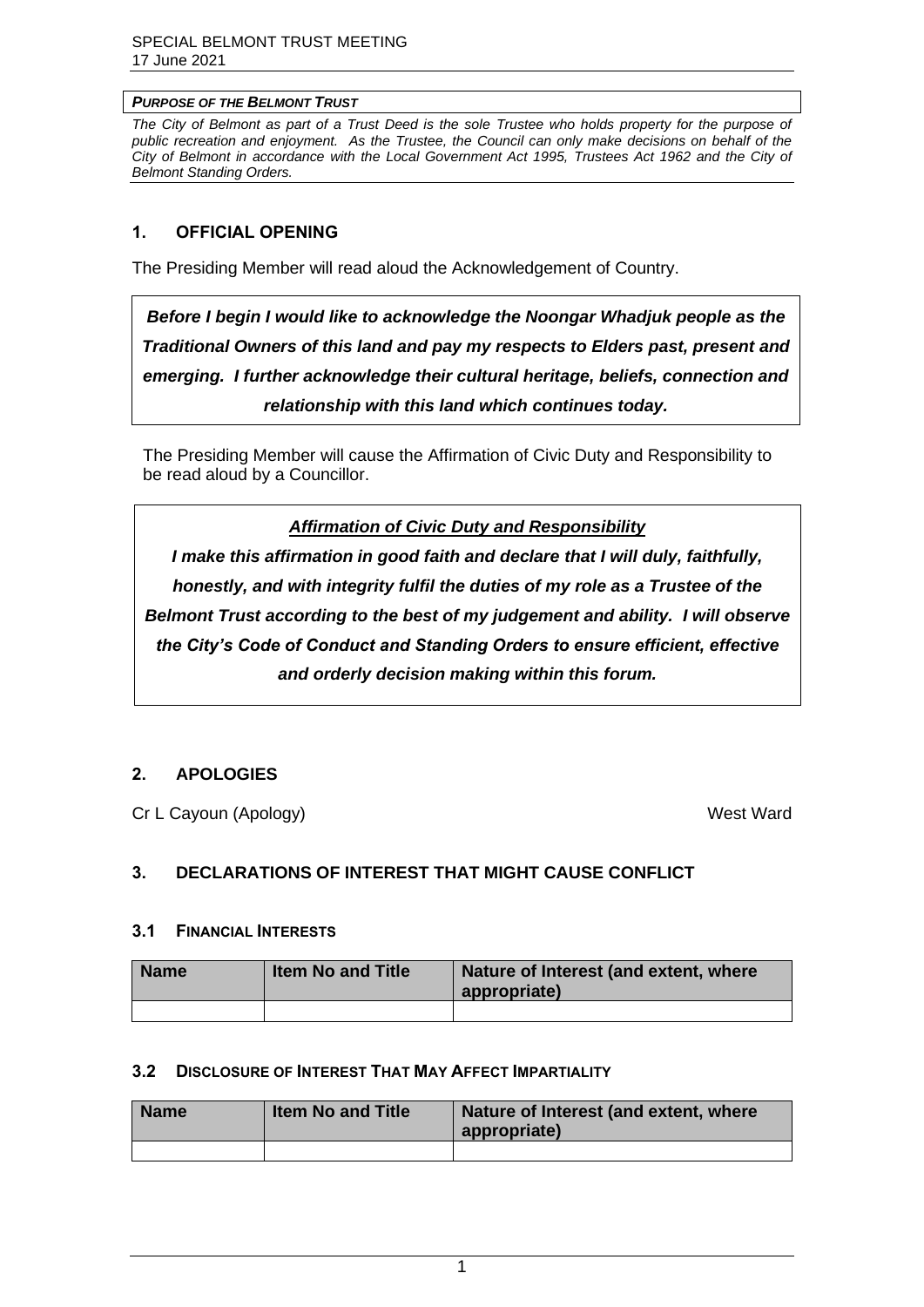# **4. CONFIRMATION OF MINUTES**

<span id="page-3-0"></span>**4.1 BELMONT TRUST MEETING HELD 2 JULY 2013 (Circulated under separate cover)**

# **OFFICER RECOMMENDATION**

**That the Minutes of the Belmont Trust Meeting held on [2 July 2013](https://www.belmont.wa.gov.au/docs/ecm/Belmont%20Trust%20Meeting%202%20July%202013%20Minutes) be confirmed as a true and accurate record.**

- <span id="page-3-1"></span>**5. PUBLIC QUESTION TIME**
- <span id="page-3-2"></span>**5.1 QUESTIONS FROM MEMBERS OF THE PUBLIC**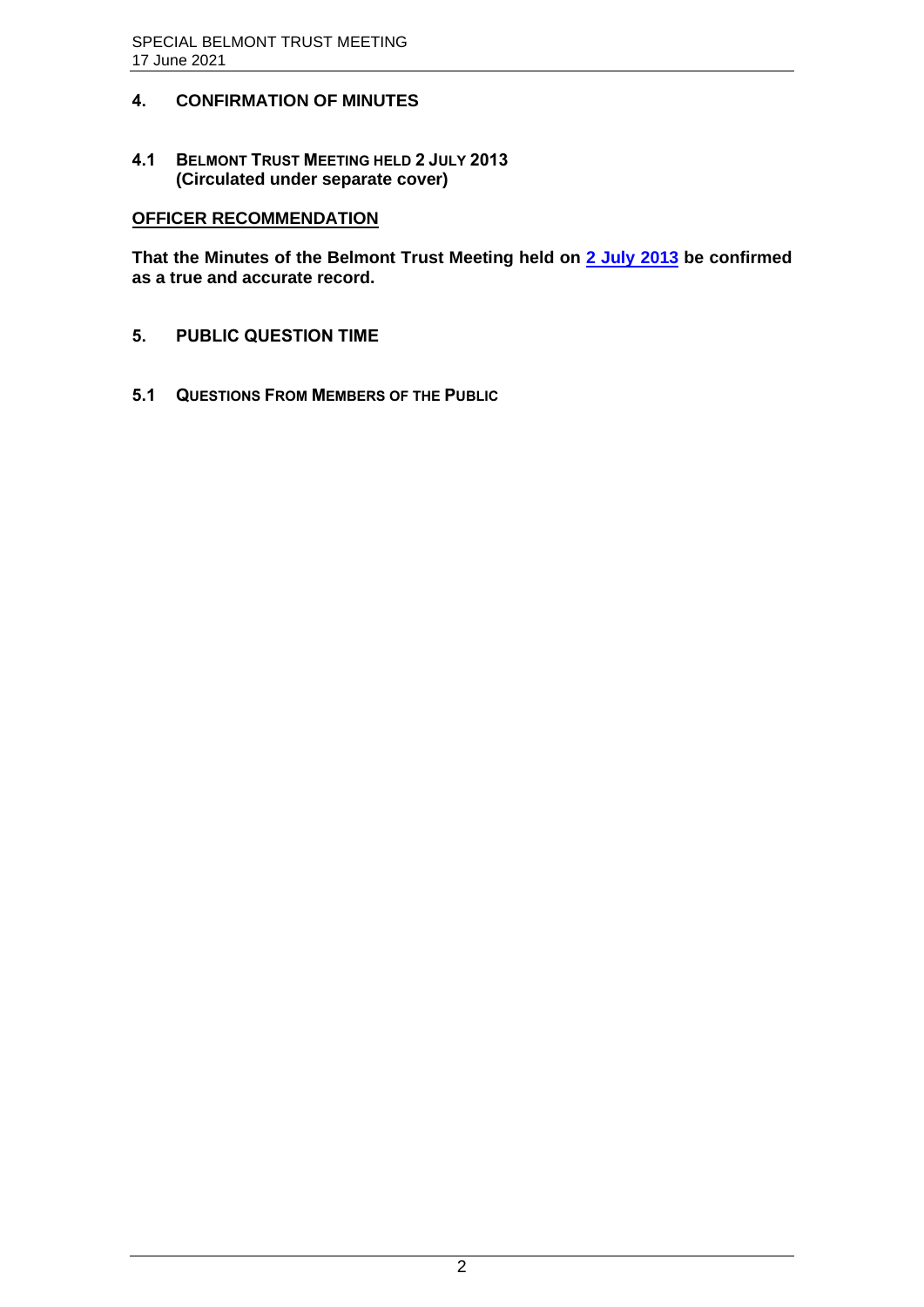# <span id="page-4-0"></span>**6. GENERAL BUSINESS**

# <span id="page-4-1"></span>**6.1 BELMONT TRUST 2021–2022 BUDGET**

# **ATTACHMENT DETAILS**

Nil

| <b>Voting Requirement</b>   | t. | <b>Absolute Majority</b>                                 |
|-----------------------------|----|----------------------------------------------------------|
| Subject Index               |    | 132/001                                                  |
| Location/Property Index     | ÷  | Lot 5 Stoneham Street, Lot 642 Great Eastern<br>Highway. |
| <b>Application Index</b>    |    | N/A                                                      |
| Disclosure of any Interest  | ÷  | N/A                                                      |
| Previous Items              | t  | N/A                                                      |
| Applicant                   |    | N/A                                                      |
| Owner                       | ÷  | City of Belmont                                          |
| <b>Responsible Division</b> | ÷. | Corporate & Governance                                   |

# **COUNCIL ROLE**

| <b>Advocacy</b>  | When Council advocates on its own behalf or on behalf of<br>its community to another level of government/body/agency.                                                                                                                                                                                                                                                                                                                                                                       |
|------------------|---------------------------------------------------------------------------------------------------------------------------------------------------------------------------------------------------------------------------------------------------------------------------------------------------------------------------------------------------------------------------------------------------------------------------------------------------------------------------------------------|
| <b>Executive</b> | The substantial direction setting and oversight role of the<br>Council eg adopting plans and reports, accepting tenders,<br>directing operations, setting and amending budgets.                                                                                                                                                                                                                                                                                                             |
| Legislative      | Includes adopting local laws, local planning schemes and<br>policies.                                                                                                                                                                                                                                                                                                                                                                                                                       |
| <b>Review</b>    | When Council reviews decisions made by Officers.                                                                                                                                                                                                                                                                                                                                                                                                                                            |
| Quasi-Judicial   | When Council determines an application/matter that directly<br>affect a person's right and interests. The judicial character<br>arises from the obligation to abide by the principles of<br>natural justice. Examples of quasi-judicial authority include<br>local planning applications, building licences, applications<br>for other permits/licences (eg under Health Act, Dog Act or<br>Local Laws) and other decisions that may be appealable to<br>the State Administrative Tribunal. |

# **PURPOSE OF REPORT**

To present the 2021-2022 Belmont Trust Budget for consideration.

# **SUMMARY AND KEY ISSUES**

To consider the 2021-2022 Budget in the lead up to the formal adoption of the City of Belmont Budget at the Ordinary Council Meeting on 27 July 2021, for which the Belmont Trust is a component.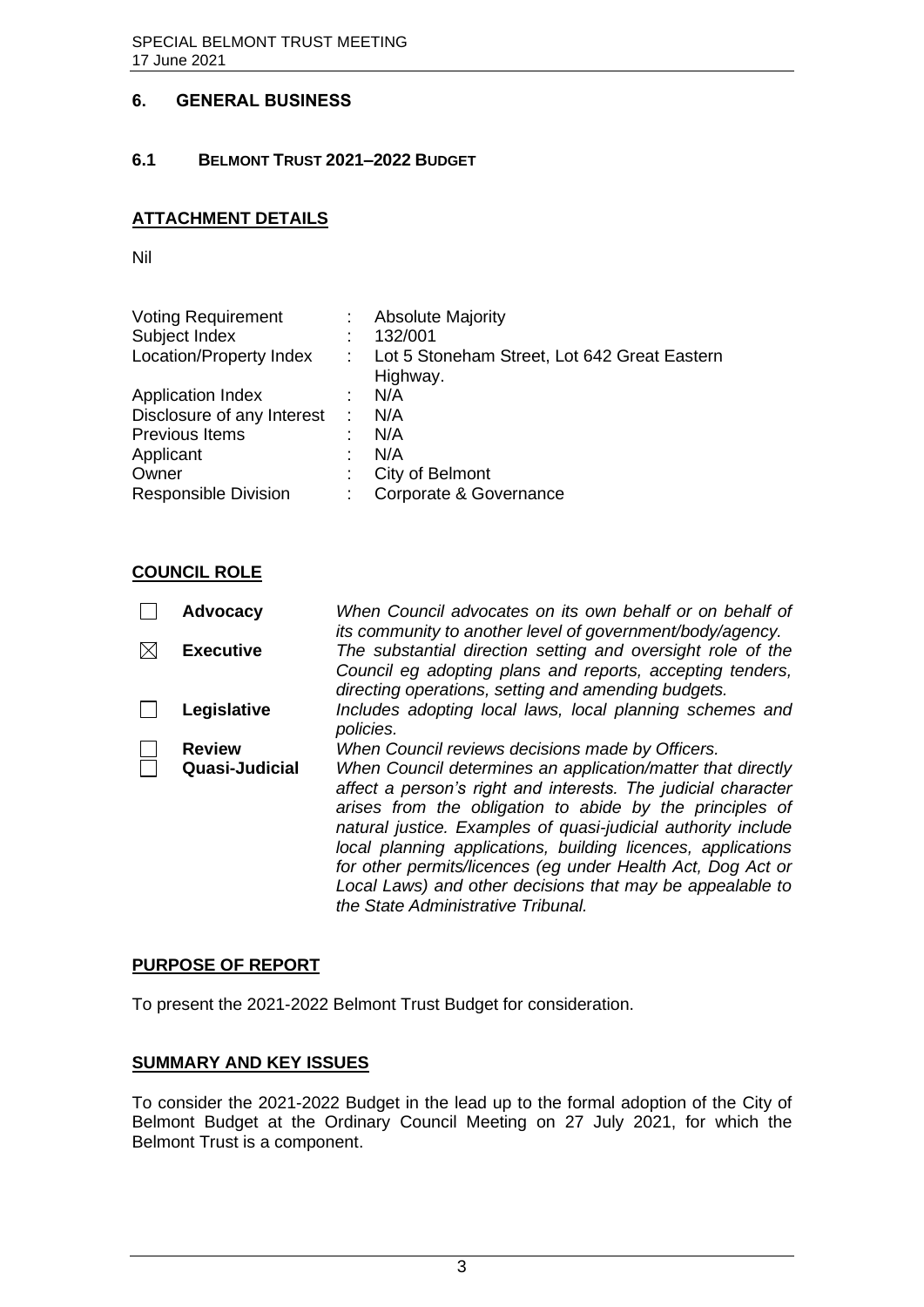# **LOCATION**



# **CONSULTATION**

There has been no specific consultation undertaken in respect to this matter.

# **STRATEGIC COMMUNITY PLAN IMPLICATIONS**

In accordance with the 2020 – 2040 Strategic Community Plan:

# **Goal 5: Responsible Belmont**.

# **Strategy:**

- 5.2 Manage the City's assets and financial resources in a responsible manner and provide the best possible services for the community.
- 5.6 Deliver effective, fair and transparent leadership and decision-making, reflective of community needs and aspirations.

# **POLICY IMPLICATIONS**

There are no policy implications associated with this report.

# **STATUTORY ENVIRONMENT**

There are no specific statutory requirements in respect to this matter.

# **BACKGROUND**

The effect of the Declaration of Trust is that the City of Belmont holds the trust property ("the Trust Land") on trust for the purposes of public recreation and enjoyment. The City of Belmont is the sole trustee of the Trust Land.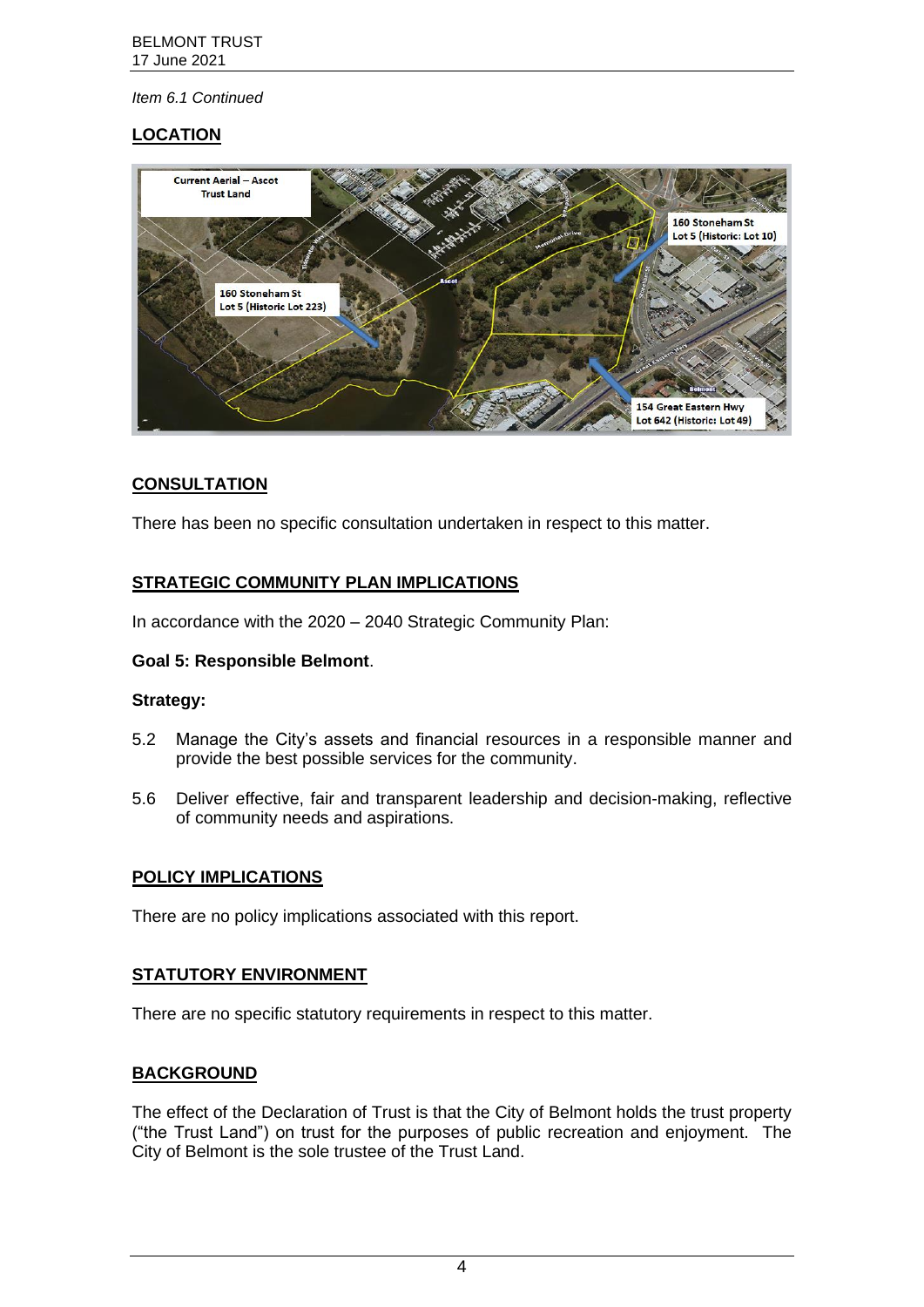As the sole Trustee, the City of Belmont is responsible for making decisions about the Belmont Trust in its capacity as Trustee. This is a responsibility of the Council of the City of Belmont. The reason for this is that the Council is the overall decision-making body of the City of Belmont and as a result must make decisions for the City of Belmont in its capacity as Trustee of the Trust Land.

The City of Belmont is the Trustee, and the Council can only make decisions on behalf of the City of Belmont in accordance with the *Local Government Act 1995*. On that basis, the Council would need to meet in accordance with the Act to make decisions in its capacity as Trustee. This means conducting meetings to deal with Trust matters in all respects in accordance with the *Local Government Act 1995.*

The Belmont Trust is not a separate legal entity, and it cannot own property in its own name. There is no separate organisation or body called the Belmont Trust, (this name simply describes the Trust Land and dealings associated with it) instead the Trust Land is held by the City of Belmont as Trustee. The City of Belmont must deal with and account for the Trust property, including its assets, liabilities, income, and expenditure in its capacity as Trustee. This is reported in the Annual Financial Report in note 14.

# **OFFICER COMMENT**

The City of Belmont has sought further legal advice to ensure that it undertakes its role as both a local government and that of Trustee for the Trust Land with due diligence, transparency and accountability.

To that effect and moving forward on an ongoing basis, the City will, as it progresses with the development of its Annual Budget, seek endorsement from the Belmont Trust of the funding required in relation to the management of the Trust Land, prior to formal adoption of the Budget.

The City maintains a reserve known as the Belmont Trust Reserve, which is restricted in usage, specifically for purposes associated with the Trust Land. These funds are utilised for the maintenance of the Trust Land and other identified needs.

When preparing the City's budget, in particular the Belmont Trust operating component, expenditure and income are transferred between the municipal budget and the Belmont Trust Reserve, resulting in a net impact of nil in the City's municipal budget.

The following table is an extract from the draft Annual Budget scheduled for adoption by Council in July 2021. Key points of interest are:

- 1. Legal Costs: This is an indicative amount to cover required legal services in the management of the Belmont Trust and potentially any matters arising from the community engagement process that necessitates liaison with the State Solicitors Office or the Attorney General (\$80, 000).
- 2. Consultant: A thorough and inclusive community engagement process to establish the desired development of the Trust Land to meet the obligations contained in the Declaration of Trust and a subsequent Strategic Plan is imperative. To achieve an appropriate outcome a consultant with specific engagement skills is required to facilitate the process (\$100,000).
- 3. General Maintenance: This is the cost associated with the City's Parks, Leisure and Environment Department undertaking general mowing and maintenance.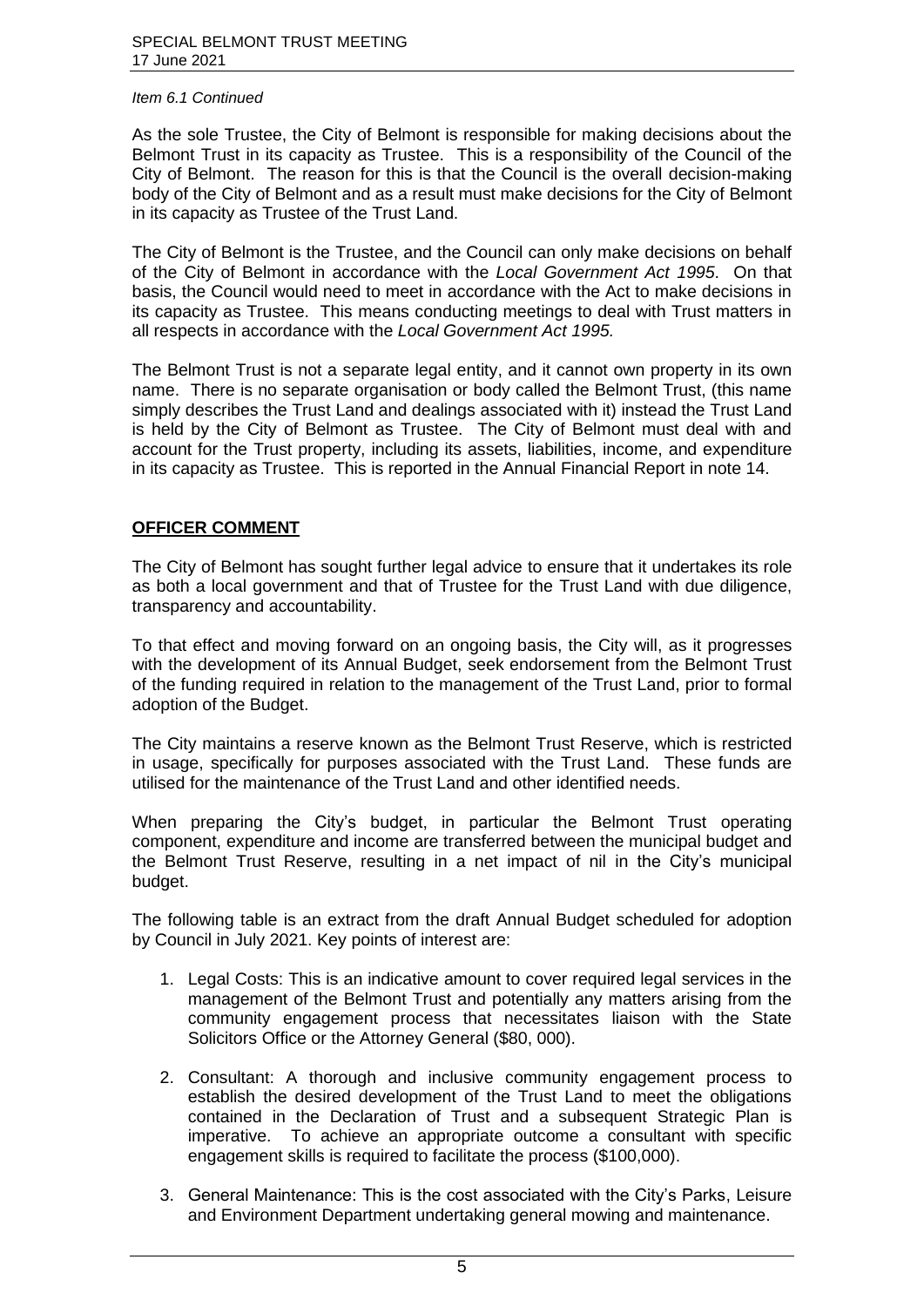4. Income Belmont Trust Reserve: This is interest from the term deposit (-\$6712.00).

# **Belmont Trust Budget 2021-2022**

|                                                                           | Auth<br><b>Budget</b> | <b>Current</b><br><b>Budget</b> | <b>YTD Actual</b> | Proposed<br><b>Budget</b> | Increase  | Increase<br>(%) |
|---------------------------------------------------------------------------|-----------------------|---------------------------------|-------------------|---------------------------|-----------|-----------------|
| 080 - Belmont Trust                                                       |                       |                                 |                   |                           |           |                 |
| 921600 - Belmont Trust                                                    |                       |                                 |                   |                           |           |                 |
| 1 - Expenditure<br>921600-00-1270-000 Services - Legal                    | 80.000                | 80,000                          | 2.789             | 80.000                    | 0         | 0%              |
| 921600-00-1271-000 Services - Other Consultants                           | 100.000               | 100.000                         | 0                 | 100.000                   | 0         | 0%              |
| <b>TOTAL 1 - Expenditure</b>                                              | 180,000               | 180,000                         | 2,789             | 180,000                   | $\bf{0}$  | 0%              |
| 3 - Capital Expenditure<br>921600-00-3854-000 Belmont Trust Reserve<br>** | 16,733                | 16,733                          | 0                 | 6.712                     | $-10,021$ | $-60%$          |
| <b>TOTAL 3 - Capital Expenditure</b>                                      | 16,733                | 16,733                          | $\bf{0}$          | 6.712                     | $-10,021$ | $-60%$          |
| 4 - Income<br>921600-00-4854-000 Belmont Trust Reserve                    | $-16.733$             | $-16.733$                       | $\mathbf 0$       | $-6.712$                  | 10,021    | $-60%$          |
| <b>TOTAL 4 - Income</b>                                                   | $-16,733$             | $-16,733$                       | $\mathbf{0}$      | $-6,712$                  | 10,021    | $-60%$          |
| 6 - Capital Income<br>921600-00-6854-000 Belmont Trust Reserve            | $-185,147$            | $-185, 147$                     | $\Omega$          | $-187,224$                | $-2,077$  | 1%              |
| <b>TOTAL 6 - Capital Income</b>                                           | $-185, 147$           | $-185, 147$                     | $\bf{0}$          | $-187,224$                | $-2,077$  | 1%              |
| <b>TOTAL 921600 - Belmont Trust</b>                                       | $-5.147$              | $-5,147$                        | 2.789             | $-7.224$                  | $-2.077$  | 40%             |
| P14300 - Belmont Trust - Gen Mtce                                         |                       |                                 |                   |                           |           |                 |
| <b>TOTAL 1 - Expenditure</b>                                              | 5,147                 | 5,147                           | 6,764             | 7,224                     | 2,077     | 40%             |
| <b>TOTAL P14300 - Belmont Trust - Gen Mtce</b>                            | 5,147                 | 5,147                           | 6,764             | 7,224                     | 2,077     | 40%             |
| <b>TOTAL 080 - Belmont Trust</b>                                          | 0                     | 0                               | 9,553             | $\bf{0}$                  | 0         | $-300%$         |

# **FINANCIAL IMPLICATIONS**

The Belmont Trust Reserve is expected to have a balance of \$1,511,847 as at 30 June 2021. Based on the 2021-2022 budget, the balance is estimated to decrease to \$1,331,335. If there are any unspent budgeted funds in 2021-2022 these will remain in the reserve.

There is no impact on the City of Belmont municipal budget, as all funds are accessed from the Belmont Trust Reserve.

# **ENVIRONMENTAL IMPLICATIONS**

There are no environmental implications associated with this report.

#### **SOCIAL IMPLICATIONS**

There are no social implications associated with this report.

# **OFFICER RECOMMENDATION**

**That the Belmont Trust adopt the Belmont Trust Budget 2021-2022 as indicated within this report and for inclusion in the City of Belmont Budget 2021-2022, scheduled for adoption in July 2021.**

# **\*\*\*ABSOLUTE MAJORITY REQUIRED\*\*\***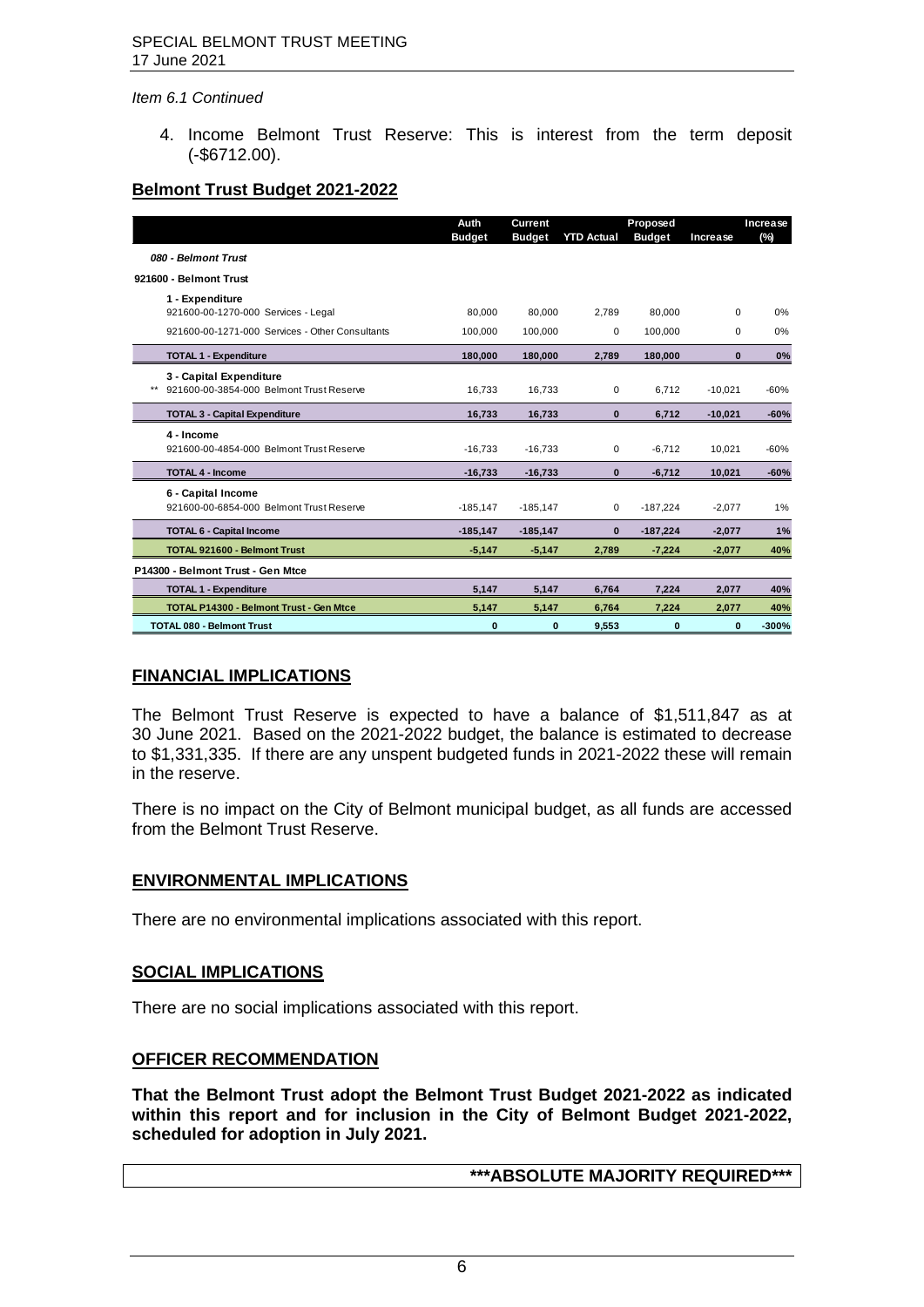# <span id="page-8-0"></span>**6.2 QUOTATION Q03/2021 BELMONT TRUST LAND COMMUNITY ENGAGEMENT**

# **ATTACHMENT DETAILS**

| <b>Attachment No</b>                                  | <b>Details</b>           |
|-------------------------------------------------------|--------------------------|
| <b>Confidential Attachment 1 – Item</b><br>6.2 refers | <b>Evaluation Matrix</b> |
| <b>Confidential Attachment 2 – Item</b><br>6.2 refers | <b>Price Schedule</b>    |

| <b>Voting Requirement</b>   |                | <b>Simple Majority</b>                       |
|-----------------------------|----------------|----------------------------------------------|
| Subject Index               | ÷              | Q03/2021                                     |
| Location/Property Index     |                | Lot 5 Stoneham Street, Lot 642 Great Eastern |
|                             |                | Highway.                                     |
| <b>Application Index</b>    |                | N/A                                          |
| Disclosure of any Interest  | $\mathbb{R}^2$ | N/A                                          |
| Previous Items              | ٠              | N/A                                          |
| Applicant                   |                | N/A                                          |
| Owner                       | ÷              | City of Belmont                              |
| <b>Responsible Division</b> | ÷              | Corporate & Governance                       |

# **COUNCIL ROLE**

| <b>Advocacy</b>  | When Council advocates on its own behalf or on behalf of<br>its community to another level of government/body/agency.                                                                                                                                                                                                                                                                                                                                                                       |
|------------------|---------------------------------------------------------------------------------------------------------------------------------------------------------------------------------------------------------------------------------------------------------------------------------------------------------------------------------------------------------------------------------------------------------------------------------------------------------------------------------------------|
| <b>Executive</b> | The substantial direction setting and oversight role of the<br>Council eg adopting plans and reports, accepting tenders,<br>directing operations, setting and amending budgets.                                                                                                                                                                                                                                                                                                             |
| Legislative      | Includes adopting local laws, local planning schemes and<br>policies.                                                                                                                                                                                                                                                                                                                                                                                                                       |
| <b>Review</b>    | When Council reviews decisions made by Officers.                                                                                                                                                                                                                                                                                                                                                                                                                                            |
| Quasi-Judicial   | When Council determines an application/matter that directly<br>affect a person's right and interests. The judicial character<br>arises from the obligation to abide by the principles of<br>natural justice. Examples of quasi-judicial authority include<br>local planning applications, building licences, applications<br>for other permits/licences (eg under Health Act, Dog Act or<br>Local Laws) and other decisions that may be appealable to<br>the State Administrative Tribunal. |

# **PURPOSE OF REPORT**

To seek the approval of the Belmont Trust to award Quotation Q03/2021 – Belmont Trust Land Community Engagement.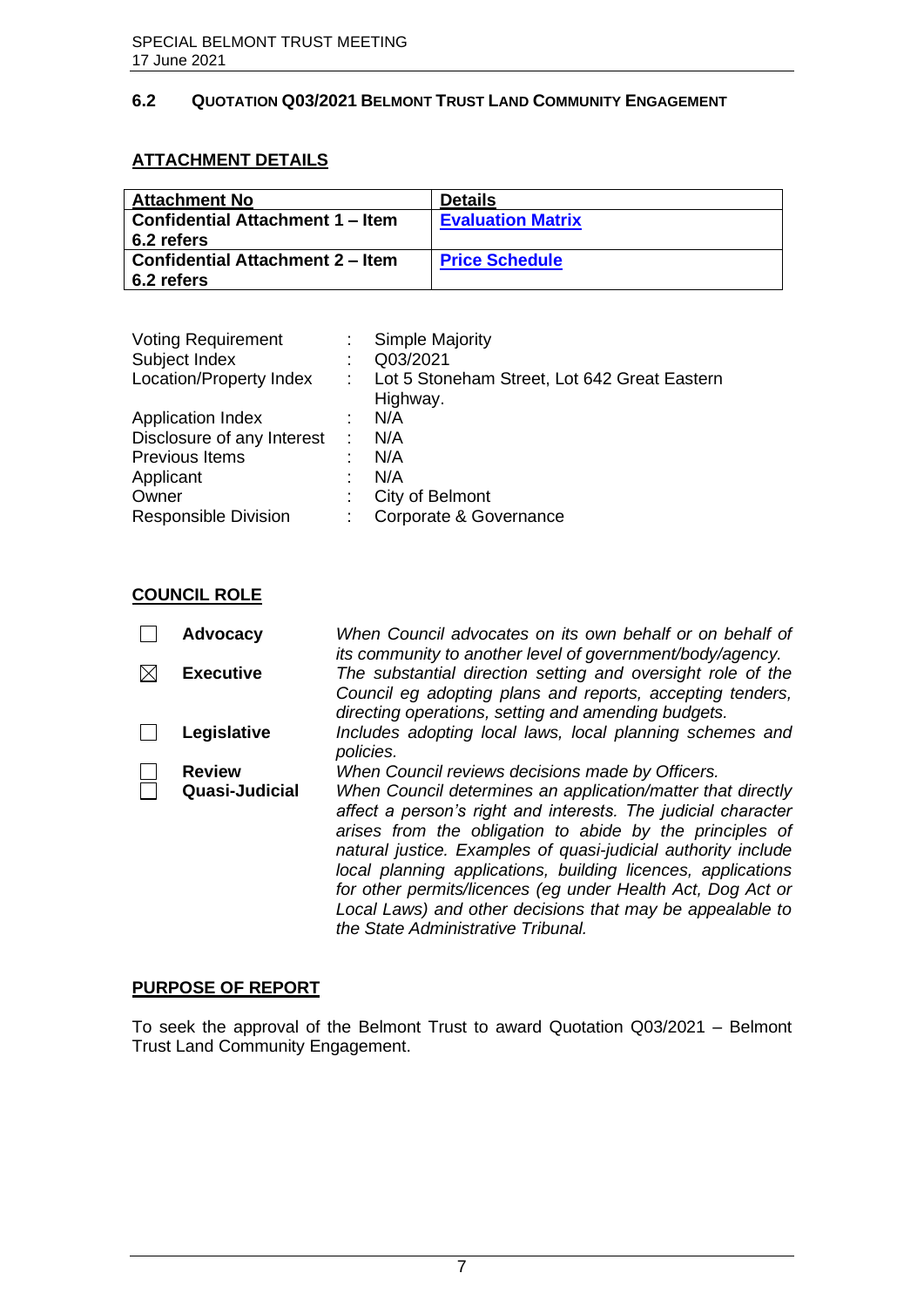#### **SUMMARY AND KEY ISSUES**

This report outlines the process undertaken to invite quotations and evaluate the responses received.

The contract is for a consultancy service to engage with the community and other stakeholders to inform the Belmont Trust of community considerations about the future use of the Belmont Trust Land.

It is recommended that the Belmont Trust engage the preferred consultant AHA! Consulting to undertake the community engagement in relation to the **Belmont Trust Land Community Engagement**

# **LOCATION**



# **CONSULTATION**

The City of Belmont has involved the Attorney General, the Independent Advisory Trustee and the State Solicitors Office in the process to ensure that there is no perception of any conflict of interest between the City's role as a local government and that of the Belmont Trust.

# **STRATEGIC COMMUNITY PLAN IMPLICATIONS**

In accordance with the 2020 – 2040 Strategic Community Plan:

# **Goal 5: Responsible Belmont**.

#### **Strategy:**

- 5.1 Support collaboration and partnerships to deliver key outcomes for our City.
- 5.2 Manage the City's assets and financial resources in a responsible manner and provide the best possible services for the community.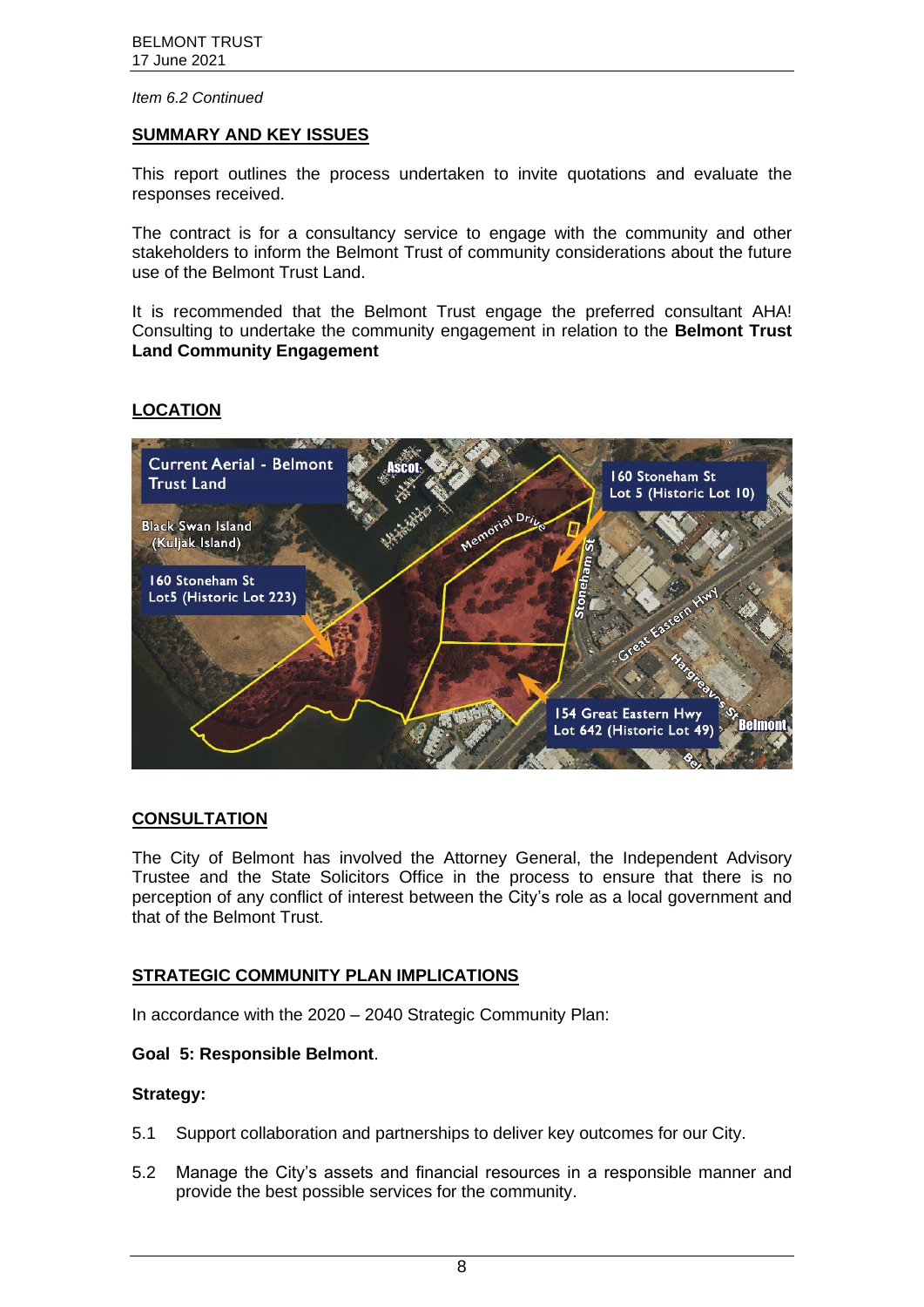- 5.5 Engage and consult the community in decision-making.
- 5.6 Deliver effective, fair and transparent leadership and decision-making, reflective of community needs and aspirations.

# **POLICY IMPLICATIONS**

Council Policy BEXB7.1 Purchasing has been applied in the context of the listed WALGA preferred suppliers and quotation requirements.

# **STATUTORY ENVIRONMENT**

This issue is governed in the main by the *Local Government Act 1995*, in particular Section 3.57 which states:

*'3.57. Tenders for providing goods or services*

- *(1) A local government is required to invite tenders before it enters into a contract of a prescribed kind under which another person is to supply goods or services.*
- *(2) Regulations may make provision about tenders.'*

#### and

The *Local Government (Functions and General) Regulations 1996* Regulation 11(2)(b) which states:

- *'11. When tenders have to be publicly invited*
	- *(2) Tenders do not have to be publicly invited according to the requirements of this Division if —*
		- *(a) the supply of the goods or services is to be obtained from expenditure authorised in an emergency under section 6.8(1)(c) of the Act; or*
		- *(aa) the supply of the goods or services is associated with a state of emergency; or*
		- *(b) the supply of the goods or services is to be obtained through the WALGA Preferred Supplier Program; or ..'*

# **BACKGROUND**

The Belmont Trust Land is a parcel of land adjacent to the Swan River of approximately 14ha. It is bounded to the north by the 'Ascot Waters' land development, to the south by a residential development, to the east by Great Eastern Highway and Stoneham Street, and the west by the Swan River. The parcel of land includes a section of the southern end of Black Swan Island, a nature reserve joined to the mainland by a road bridge.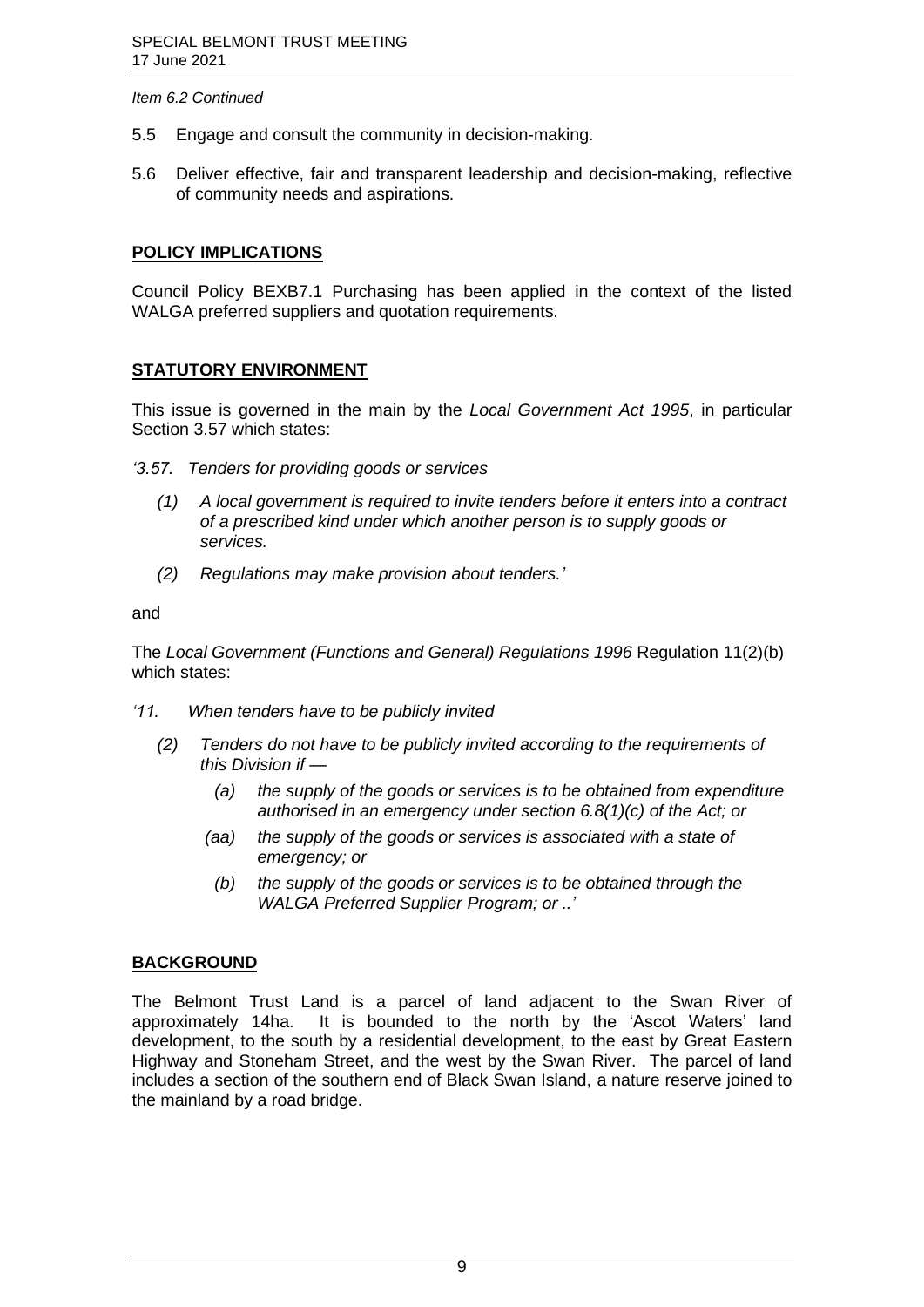The City of Belmont Councillors are the Trustees of the Belmont Trust and that land ("the Trust Land") is to be used for recreational purposes in accordance with the Declaration of Trust, established under the *Charitable Trusts Act 1962*. Council when deliberating matters relevant to the Belmont Trust must be cognisant that it is not meeting in its capacity as the Council with responsibility for the good governance of the district. It is meeting in its capacity as the trustee of the Trust Land. On this basis the Councillors are not attending these meetings to make decisions for the benefit of the City of Belmont, but instead for the beneficiaries of the Trust Land. This is why Belmont Trust meetings being separate to those of Ordinary Council meetings,

The Trust includes an Independent Advisory Trustee, who was engaged on this particular matter. This is an impartial person, suitably qualified, and appointed to provide guidance to the Belmont Trust on matters deemed necessary by either the Trust or Attorney General.

The City of Belmont ('the City") is looking to engage with the community and other stakeholders on behalf of the Belmont Trust in order to inform the Belmont Trust of community viewpoints on the future use of the Belmont Trust Land.

The City has provided a concept regarding potential future recreational development of the Belmont Trust Land to the Attorney General. In doing so, the City has been clear that there is a desire to seek community engagement on any concepts regarding the Trust Land. The draft concept has been given preliminary consideration by the Attorney General.

The concept has also been the subject of advice by the Independent Advisory Trustee which brings the Belmont Trust to the point where they can now seek the views of the community.

For the Belmont Trust to better understand community stakeholder perspectives in relation to any development of the land, the City is seeking to engage a consultant to design and implement a comprehensive and effective community engagement plan to articulate the vision and aspirations of the community.

Under the *Local Government (Functions and General) Regulations 1996,* Regulation 11(2)(b), tenders are not required to be publicly invited if the supply of the services is to be obtained through the West Australian Local Government Association (WALGA) Preferred Supplier Program. WALGA has established a panel for Financial & Corporate Services which includes Community Consultation and Public Relations. Four panel members were invited to provide a quote and two responses were received from:

- AHA! Consulting
- Element Advisory

# **OFFICER COMMENT**

The Evaluation Panel consisted of the Director Corporate and Governance, Manager Governance, Manager Planning and the Coordinator Marketing and Communications.